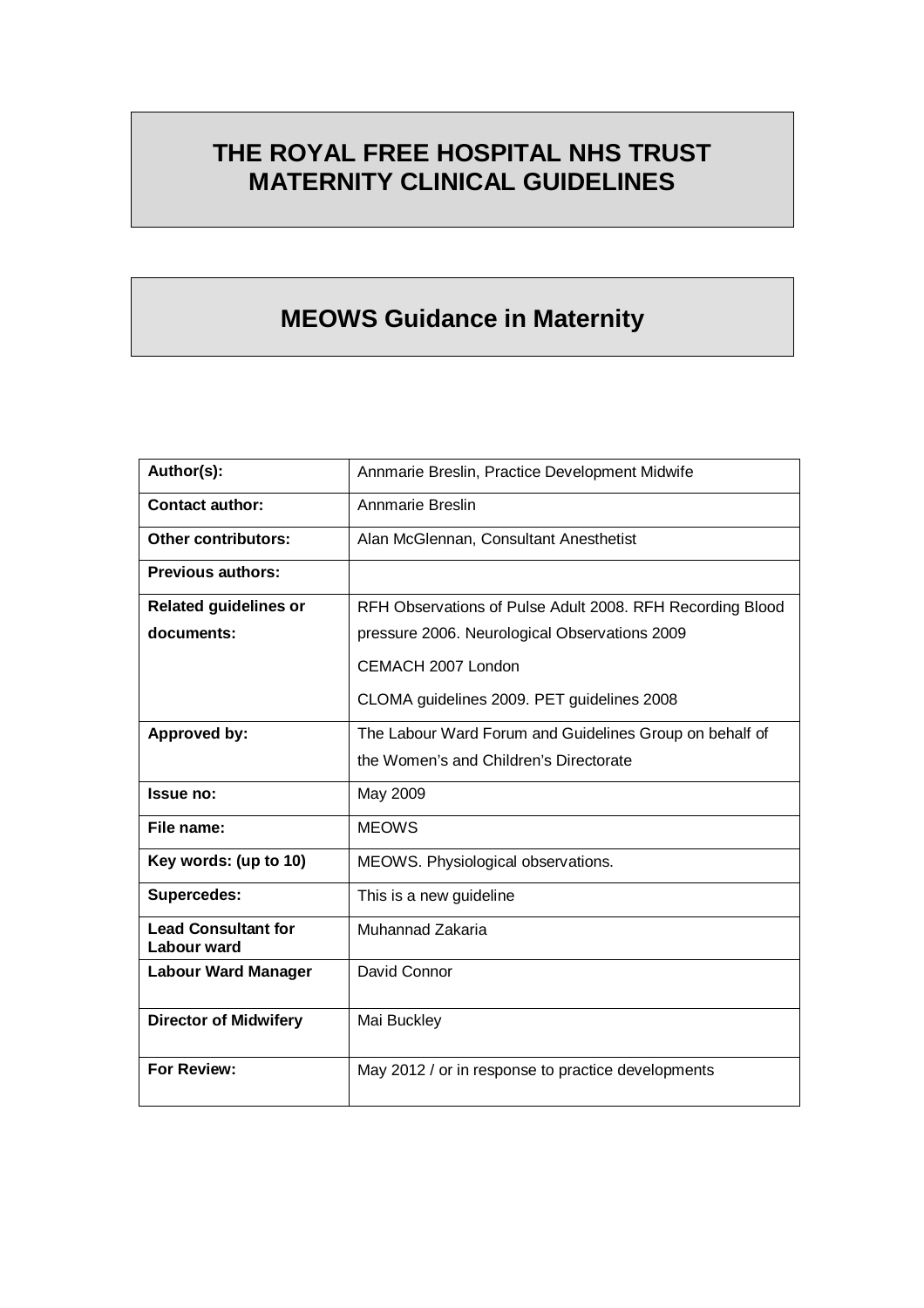## **Recording of physiological observations in Maternity**

#### **Background information**:

All women who enter an acute hospital setting should have their observations recorded on a MEOWS chart this includes: DAU, Triage, 5 South and Labour Ward, [NICE guideline 50]. The minimum frequency of observations as an in-patient is 12 hourly. Intrapartum care observations should be recorded on a MEOWS chart irrespective of place of birth.

It is recognised that pregnancy and labour are normal physiological events, however, observations of vital signs are an integral part of care.

There is a potential for any woman to be at risk of physiological deterioration and this can not always be predicted. There is also evidence that there is poor recognition of deterioration in condition [CEMACH 2005]

The early detection of severe illness in mothers remains a challenge to all professionals involved in their care.

The relative rarity of such events combined with the normal changes in physiology associated with pregnancy and childbirth compounds the problem.

For example changes in physiological observations in pregnancy might include:

- Heart increase 15-20 bpm
- Respiratory Rate increase 2 breaths per minute
- BP decrease 10 mmhg

Regular recording and documentation of vital signs will aid recognition of any change in a woman's condition. The use of MEOWS charts prompts early referral to an appropriate practitioner who can undertake a full review, order appropriate investigations, resuscitate and treat as required.

#### **CEMACH reports that health care professionals failed to identify warning signs of impending collapse.**

Modified early warning scoring systems improve the detection of life threatening illness.

#### **Frequency of Observations is determined by:**

- **Risk Status**
- **Diagnosis**
- **Reason for admission**
- **Initial observations on admission**

**An individual plan of care should be made by the Midwife and Doctor which should specify the frequency of physiological observations and where they are documented.**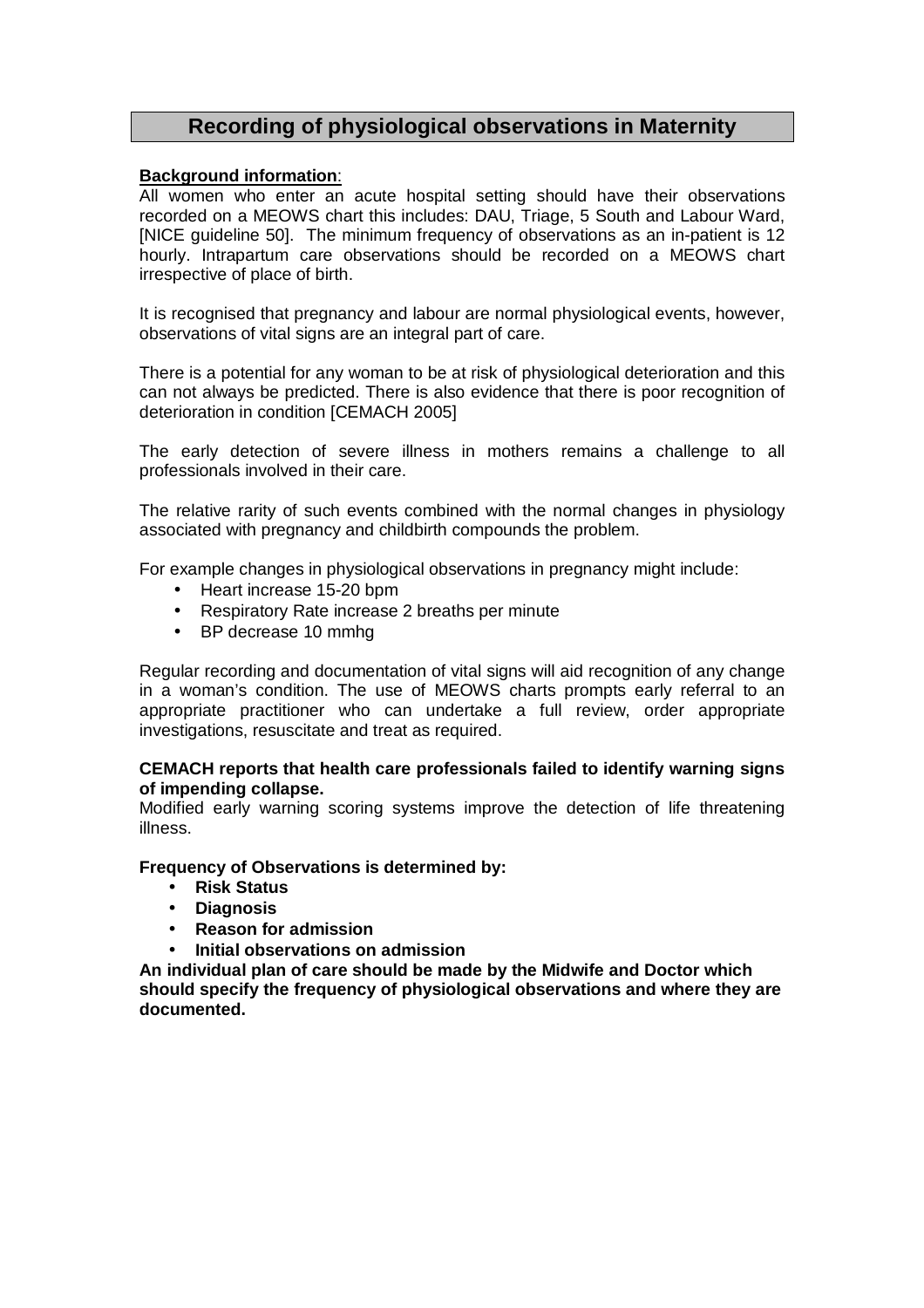## **The following observations are required on all women**

**MEOWS Chart first page** 

**Temperature [4hrly] Blood pressure Respiratory Rate Pulse** 

**Saturations and O2 therapy** [If woman in CLOMA or woman triggers]

#### **MEOWS Chart second page**

**Urine** tick Y or N **[Record measured input and output on separate Fluid balance chart]** 

**Neuro response Pain score[ post op only] Lochia [Post natal] Looks unwell Trigger**

#### **PARTOGRAM**

**Fetal heart rate** 1/4 hrly 1<sup>st</sup> stage and every five minutes second stage

**V.E findings 4 hourly**

**Contraction frequency every 30 minutes.** 

**Amniotic fluid record hourly** 

**Maternal pulse hourly \*** 

**[Duplication of pulse rate required to comply with NICE Intrapartum guidelines requires a comparison between the FH and maternal pulse hourly.]** 

**New notes: record maternal activity and fifths palpable**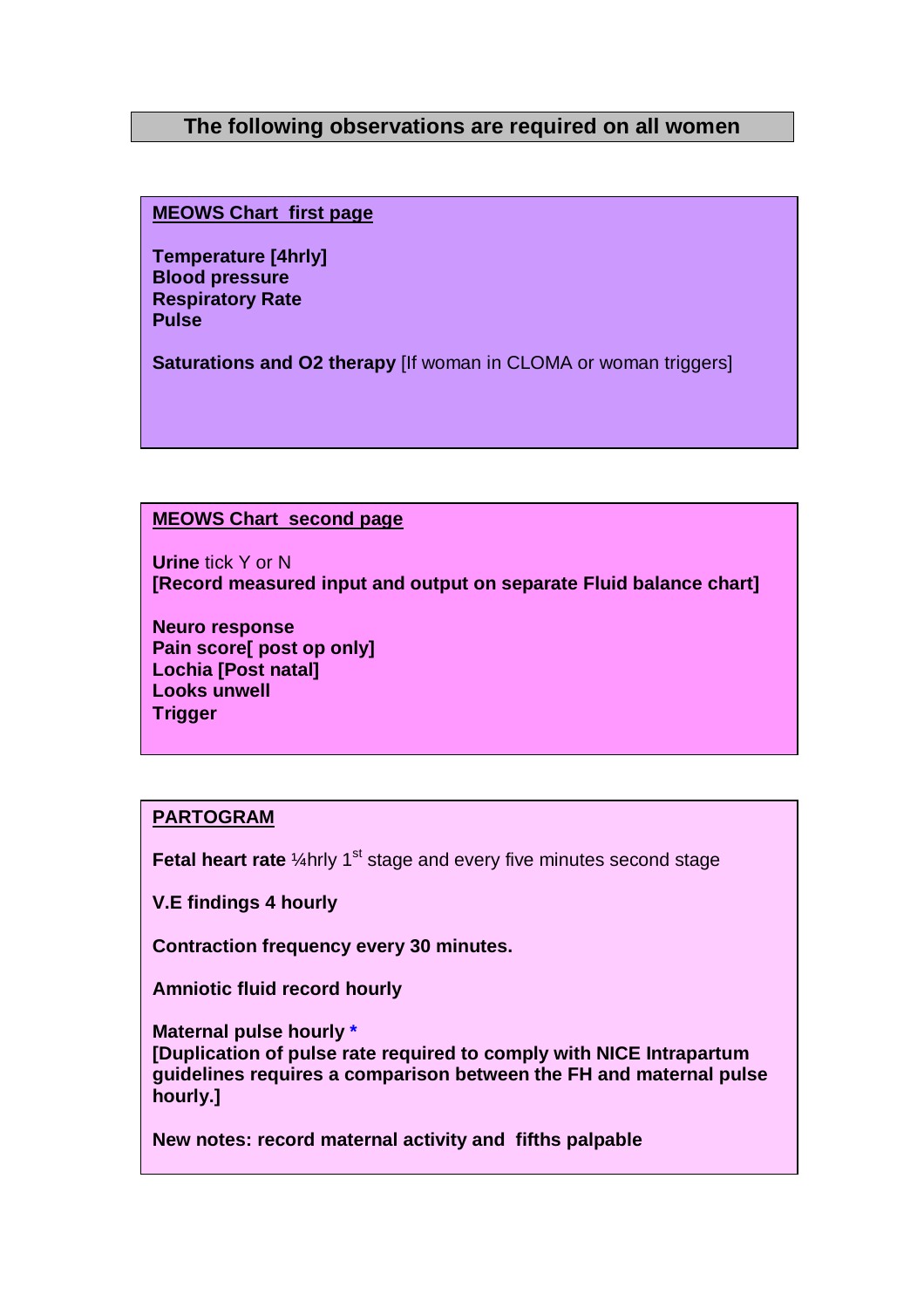#### **Documentation in case notes**

**Initial observations on the assessment proforma.** 

**In the main body of the notes record your observation frequency and where the observations will be recorded.** 

**This will be based on clinical history, risk status, diagnosis, reason for admission and baseline observations.** 

**Hourly systematic CTG review and categorisation**; **DR C BRAVADO and green sticker for categorisation** 

**Routine observations should not be recorded in the handwritten progress sheets.**

**Epidural chart record 5 minute BP's for 15 minutes post top up** 

# **CTG**

**Record Clinical interventions:** 

**Take over of care by new professional** 

- Ø **VE**
- Ø **ARM**
- Ø **Epidural top up,**
- Ø **Ward round review**
- Ø **Hourly buddy review by second midwife.**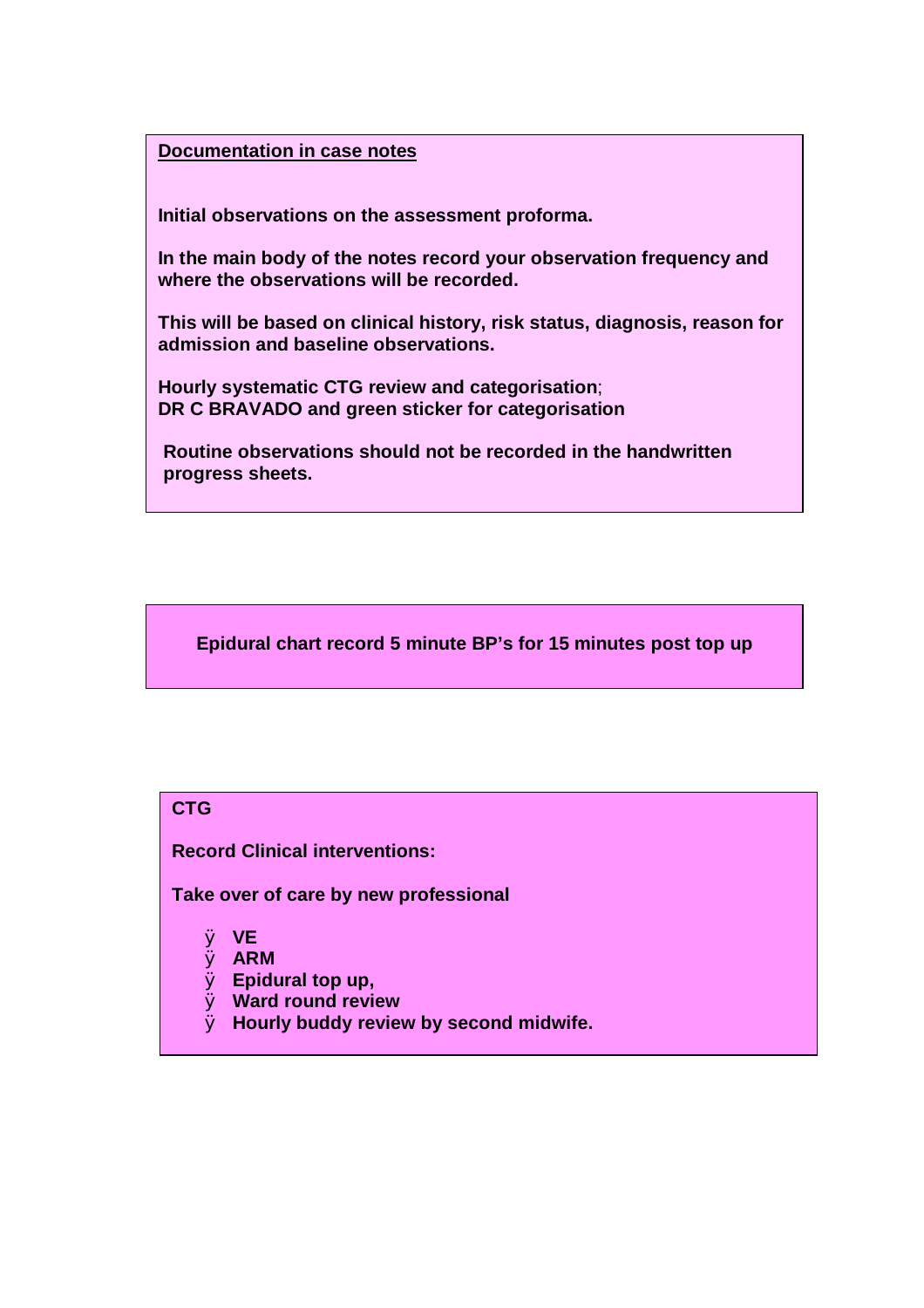# **MEOWS Observations**

Women should retain the same MEOWS chart when moving from one clinical area to another so that physiological trends can be observed.

A full set of observations is required at each assessment as there are 5 physiological variables that are regularly measured:

- Respiratory rate
- Pulse rate
- Blood pressure
- Temperature [4hrly]
- **Mental state**

#### **Respiratory rate:**

Respiratory rate is the most sensitive indicator of deteriorating physiology and must be recorded in all women every time a full set of observations are taken.

#### **Respiratory rate is the best marker of a sick woman and is the first observation that will indicate a problem or deterioration in condition**. **Respiratory rate is a mandatory observation.**

#### **Pulse rate:**

Tachycardia is highly significant of an unwell woman.

It is recommended that you take a manual pulse once a day to assess volume and regularity and maintain competency of the practitioner.

Pulse rate can be monitored via a saturation probe on the finger.

#### **Cautions:**

- If the woman is peripherally shut down in cases of haemorrhage the pulse oxymmetry probe will not detect the pulse accurately.
- Pulse properties such as volume and regularity can not be assessed
- Nail varnish affects wave form accuracy

Refer to RFH Trust policies Observations of Pulse Adult 2008

#### **Oxygen Saturation:**

Oxygen saturations are not routinely monitored on pregnant women unless they are in Cloma, or become unwell, or have an increase or decrease in their respiratory rate or medical/obstetric condition necessitates use.

#### **All women who TRIGGER require their oxygen saturations to be monitored**

- Normal  $> 95\%$  on air
- If on 02 therapy record percentage of O2 in use [%]
- In the clinical judgement of the midwife if saturation monitoring is not required record not applicable on the MEOWS chart.

#### **Refer to MEOWS Chart (Appendix 1) for advise on red and yellow triggering**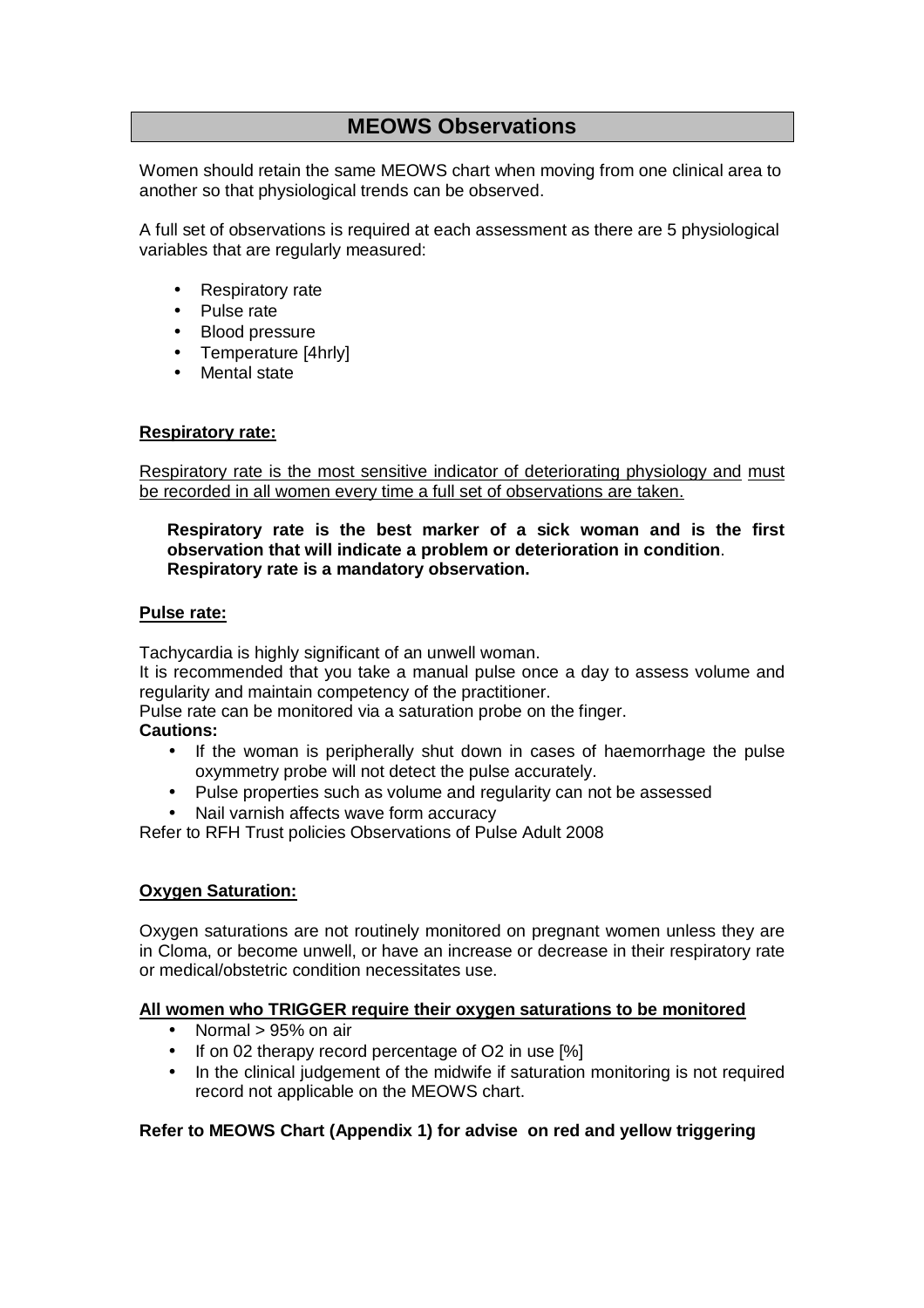#### **Blood pressure:**

**Use of the correct cuff size for the woman is vitally important for the accuracy of recordings of blood pressure especially in the obese woman.** 

|             | Width [cm] | Length [cm] | circumference<br>Arm |
|-------------|------------|-------------|----------------------|
|             |            |             | cml                  |
| Normal      | 12.0-13.0  | 23          | Up to $33$           |
| Large adult | 12.5-13.0  | 35          | Up to $42$           |

All pregnant women with a systolic blood pressure of 160mm/Hg or more require anti-hypertensive treatment and a reading of 160 triggers a red score. [CEMACH 2005].

Falling BP should be regarded as a late sign of deterioration [peri mortem] as pregnant women can loose up to 30-40% of their circulating blood volume with no change to their vital signs especially BP.

#### **Cautions:**

Electronic recordings of blood pressure can underestimate readings by up to 5%. It is recommended good practice that if blood pressure is raised on dynamat readings this should be rechecked manually at least once using an aneroid BP machine.

#### **Urine output**

The  $6<sup>th</sup>$  physiological variable is urine out put and should be charted on a separate fluid balance chart.

Post operative women and women in Cloma use HDU fluid balance chart

The optimum urine output is 1ml/kg/hr the minimum urine output 0.5ml/kg/hr

#### **Fluid balance charts should be employed in the following circumstances:**

- Ø **Post operatively: this must record the peri operative fluids administered refer to anaesthetic sheet and included in the verbal hand over by the anaesthetist.**
- Ø **Women receiving IV fluids must have a fluid balance chart**
- Ø **Post partum haemorrhage of more than 500mls**
- Ø **PET refer to PET policy and administration of magnesium sulphate observations.**
- Ø **Woman in CLOMA [use HDU fluid balance chart]**
- Ø **Women who are catheterised including first two voids on excatheterization**

When a fluid balance chart is in use it should be accurately filled in with both measured input and output. Entries such as OTT [out to toilet] are not acceptable care or record keeping.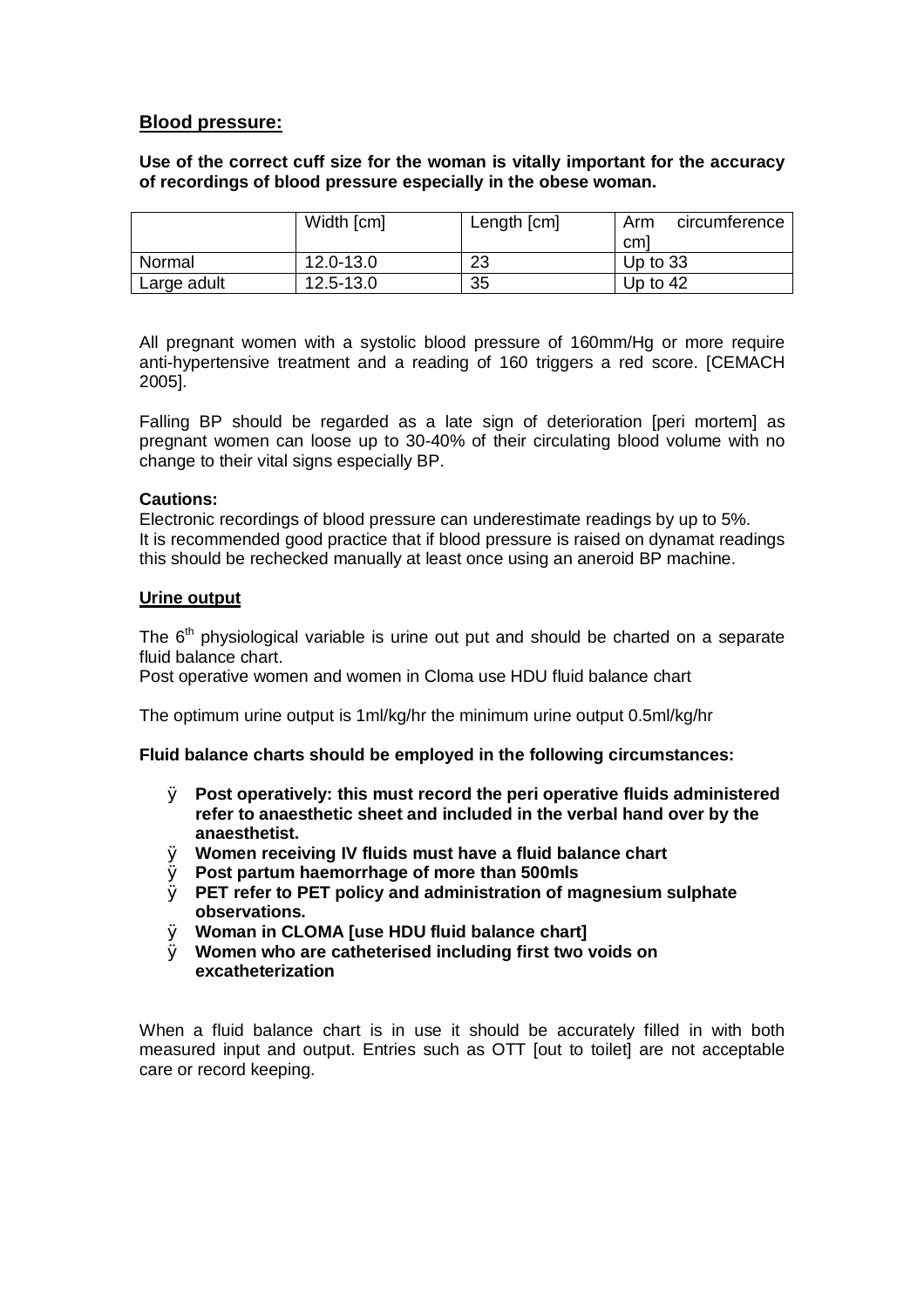### **Conscious level**

The conscious level should be assessed on all women and recorded using an AVPUI scale.

| А | <b>Alert and conscious</b> |
|---|----------------------------|
|   | <b>Responds to voice</b>   |
| P | <b>Responds to pain</b>    |
| U | <b>Unresponsive</b>        |

Ø Refer to the Trust's neurological observations guideline 2009

The physiological parameters recorded on the MEOWS chart are not all inclusive other observations that are important to the identification of a deterioration in the woman's condition include:

- $\emptyset$  Symphisis fundal height, it is important to note the height of the fundus any rise could indicate haemorrhage, which may be concealed.
- Ø Increase in abdominal girth.
- Ø Capillary refill which should be less than 3 seconds, delay indicates hypovolaemia
- Ø Temperature of peripheries
- Ø Haemacue testing: Haemacue machines are available in all clinical areas and should be used in all cases of haemorrhage to obtain immediate haemoglobin estimation.

#### **Triggering on MEOWS CHART**

#### **Scoring 1 observation in the Red or two observations in the Yellow**

#### **It is important to remember when the woman triggers she requires**

- Ø Referral to appropriate level Doctor
- Ø Monitoring
- Ø Review
- Ø Investigations
- Ø Plan of care

Recognition of deterioration in condition does not necessarily mean diagnosis but does mean investigation and appropriate level referral involving a multidisciplinary approach.

#### **Actions to take when a woman is Triggering on the MEOWS Chart**

#### **Immediate midwifery measures escalation pathway**

- Ø Know which level of clinician you are bleeping Obs StR bleep 2345
- Ø Inform the labour ward co coordinator.
- Ø Make sure you have all the information you need to hand notes, charts, blood results.
- Ø State who you are and the woman's name and history.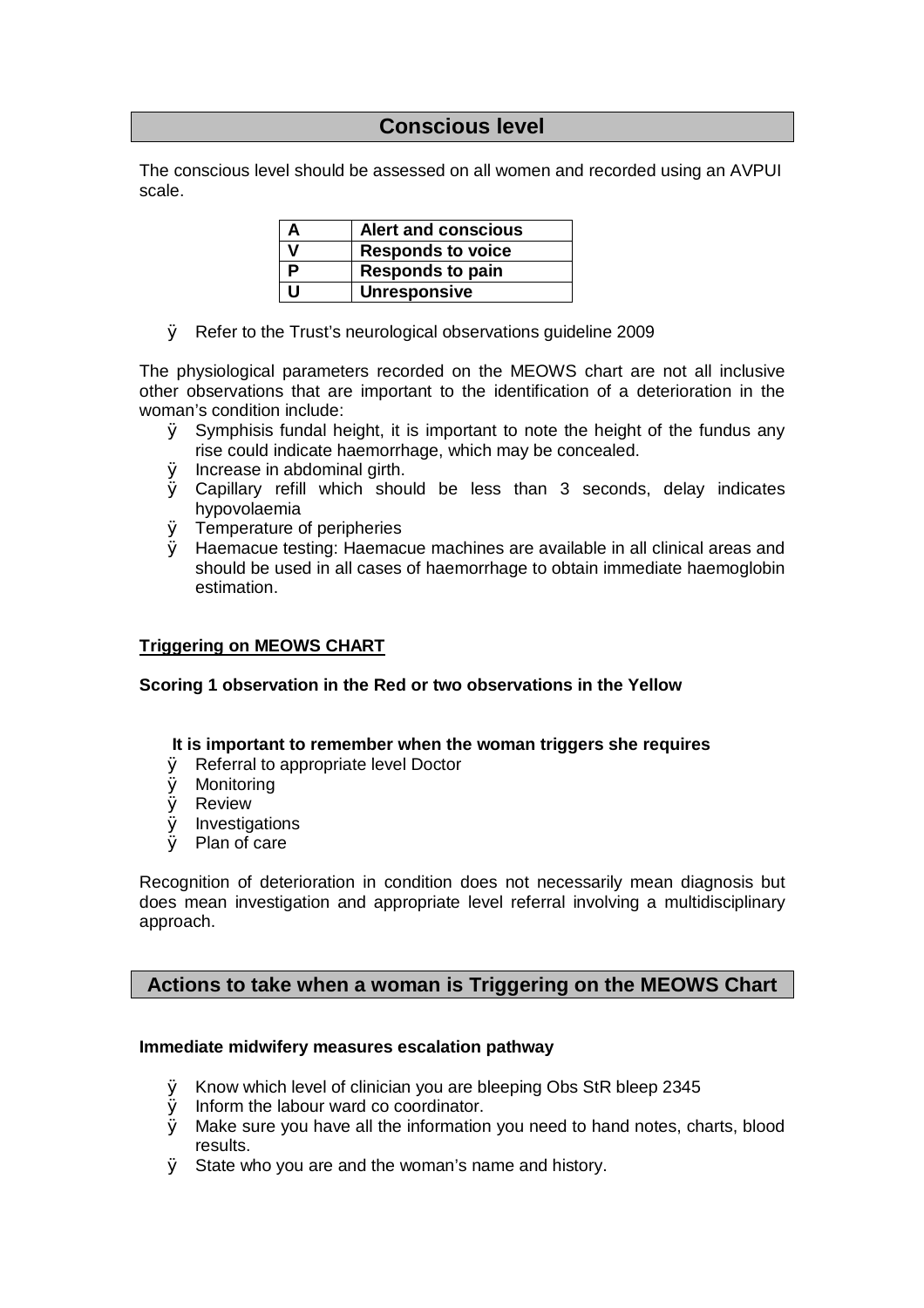- Ø State the current problem giving the observation findings and state which ones are triggering.
- Ø If raised systolic or diastolic report any prodomal signs such as headache, nausea, vomiting, upper epigastric pain.
- Ø Be clear about your expectations of the clinician that the woman requires a bedside review in less than 10 minutes.

#### **Immediate midwifery measures continued**

- $\emptyset$  Increase observation frequency to  $\frac{1}{4}$  hourly.
- Ø Explanation of plan of care to the woman and relatives.
- Ø Ensure you have senior midwife help and consider location of the woman. Arrangements may need to be made to transfer to labour ward or Cloma.
- Ø Monitor saturation levels.
- Ø Give O2 via face mask if required assess patent airway, is the woman awake and talking. Ask her about any signs or changes she perceives.
- Ø Check IV lines are running and no signs of extravasations at the site.
- Ø Check the drug chart and ensure medications have been administered, report time of delay of any drugs especially anti hypertensives.
- Ø Consider optimum positioning sitting upright or lowering bed head. Ensure safe environment use of cot sides. If antenatal apply left lateral tilt 15-30 degrees and commence CTG.
- $\emptyset$  Ask the midwife assisting to obtain any outstanding blood results from the lab.
- Ø Bring ECG machine, haemacue, arterial blood gases to bedside prepare blood bottles.
- Ø Maintain contemporaneous record in notes detailing plan of care.

#### **Escalation procedure when Obstetric StR is unable to review in 10 minutes.**

- Ø If the StR is not able to attend within 10 minutes bleep anaesthetic StR 1901.
- Ø There are anaesthetic StR's available from theatre that will assist
- Ø Consider PART team involvement bleep 2525
- Ø Consider early Obs Consultant and Anaesthetic Consultant involvement
- Ø Bleep 1206 for manager on call assistance as required
- Ø If StR has deputized an ST1-2 to immediately attend then the midwife and coordinator need to assess appropriate level of clinician attending and consider escalation as above.
- Ø It is important to care for the woman in the most appropriate clinical area if this is not possible then a delay in transfer must not delay immediate investigations such as ECG, arterial blood gases or ordering of a CXR. Full review of the woman continues including ABCD, notes review, history taking examination.

Staff training requirement –Yearly update on maternal BLS and MEOWS on mandatory training programme as minimum per CNST requirement.

MEOWS Chart compliance will be audited using the attached MEOWS audit charts refer to appendix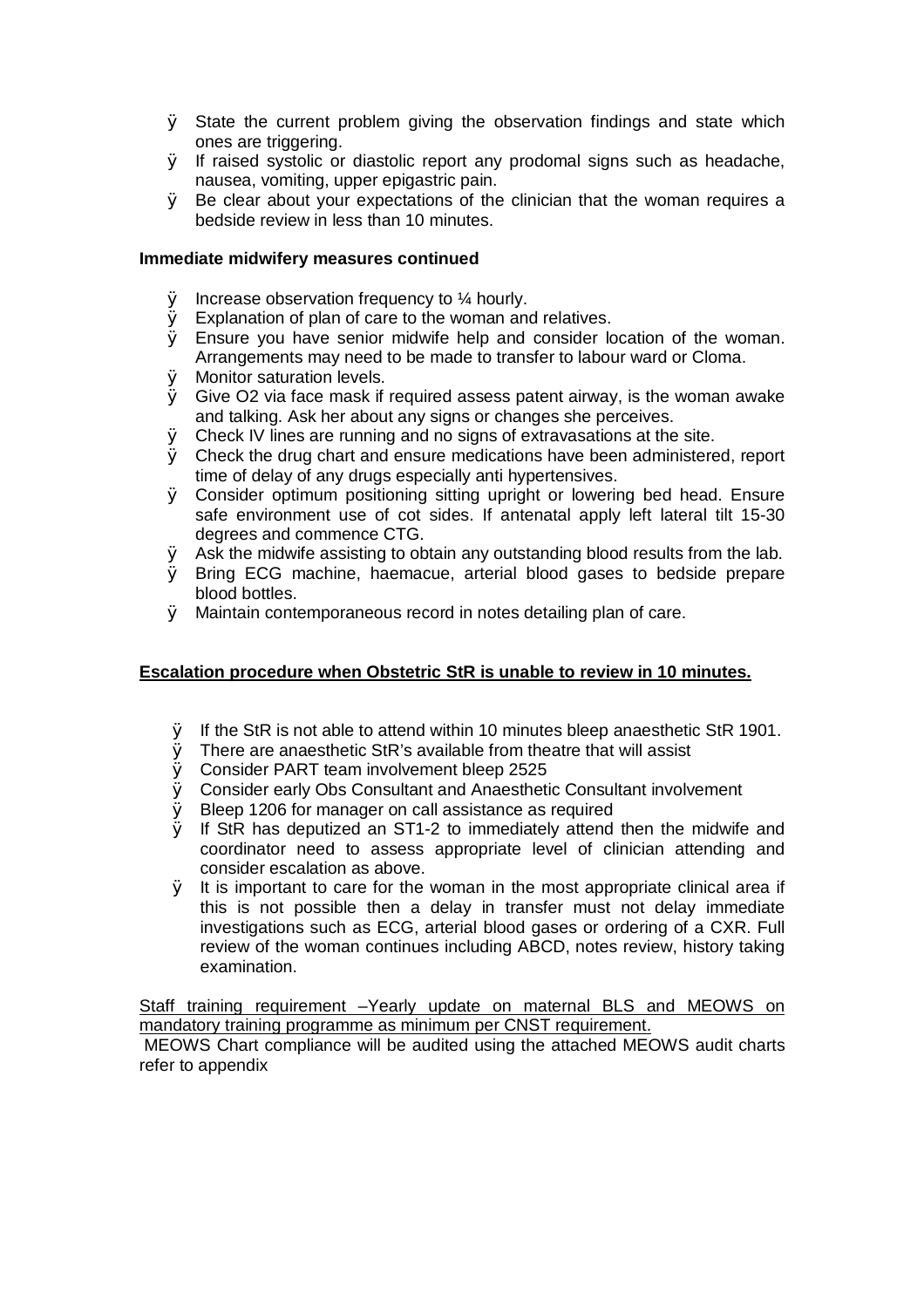The Royal Free Hampstead NHS Trust - Observation Chart

# **Maternity Observation Chart**

# If Unresponsive Call 2222

- Attend within 10 minutes or send deputy
- Confirm observations
- Take history & examination
- Decide on differential diagnosis

# **Action:**

# **Options:**



- **\*** Reset trigger levels
- **\*** Make intervention (fluid, oxygen, etc)
- **\*** Decide on relocation (CLOMA, theatre,ITU
- **\*** Consider involvement of PART team on bleep 2525
- **\*** Make referral and consider appropriate escalation

# **Must:**

- **\*** Decide when to reveiw
- **\*** Write clear plan in notes

Royal Free Hampstead NHS **NHS Trust**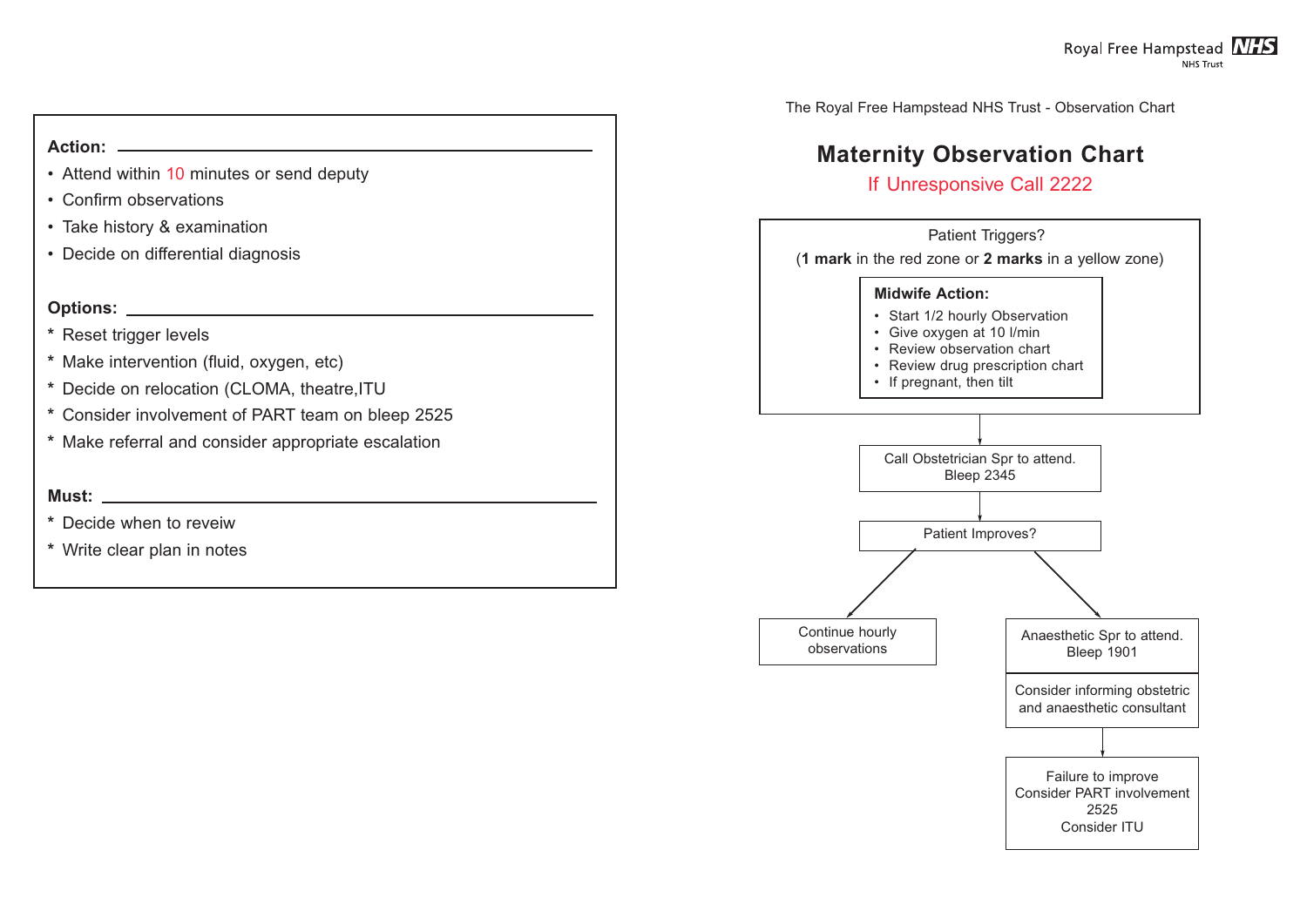

|                  | Date:                            |  |  |  |  |  |  |  |  |                                 |
|------------------|----------------------------------|--|--|--|--|--|--|--|--|---------------------------------|
|                  | Time:                            |  |  |  |  |  |  |  |  |                                 |
|                  |                                  |  |  |  |  |  |  |  |  |                                 |
| ٧E               | passed (Y/N)                     |  |  |  |  |  |  |  |  | passed (Y/N)                    |
| าuria            | protein ++                       |  |  |  |  |  |  |  |  | protein ++                      |
|                  | protein $>++$                    |  |  |  |  |  |  |  |  | protein >++                     |
| ysis             |                                  |  |  |  |  |  |  |  |  |                                 |
| na (Y/N)         |                                  |  |  |  |  |  |  |  |  |                                 |
| otic<br>d        | Clear/Pink                       |  |  |  |  |  |  |  |  | Clear/Pink                      |
|                  | Green                            |  |  |  |  |  |  |  |  | Green                           |
|                  | Alert                            |  |  |  |  |  |  |  |  | Alert                           |
| RO<br>)NSE<br>') | Voice                            |  |  |  |  |  |  |  |  | Voice                           |
|                  | Pain                             |  |  |  |  |  |  |  |  | Pain                            |
|                  | Unresponsive                     |  |  |  |  |  |  |  |  | Unresponsive                    |
| core<br>.)       | $0 - 1$                          |  |  |  |  |  |  |  |  | $0 - 1$                         |
|                  | $2 - 3$                          |  |  |  |  |  |  |  |  | $2 - 3$                         |
| ia               | Normal                           |  |  |  |  |  |  |  |  | Normal                          |
|                  | Heavy/Fresh/<br>Offensive        |  |  |  |  |  |  |  |  | Heavy/Fresh/<br>Offensive       |
| ks<br>ell        | $NO(\nu)$                        |  |  |  |  |  |  |  |  | NO $(\boldsymbol{\mathcal{V}})$ |
|                  | YES $(\checkmark)$               |  |  |  |  |  |  |  |  | YES $(\boldsymbol{\mathsf{v}})$ |
| jer              | NO $(\boldsymbol{\mathcal{V}})$  |  |  |  |  |  |  |  |  | NO $(\boldsymbol{\mathcal{V}})$ |
|                  | YES $(\boldsymbol{\mathcal{V}})$ |  |  |  |  |  |  |  |  | YES $(\boldsymbol{\mathsf{v}})$ |
|                  |                                  |  |  |  |  |  |  |  |  |                                 |
|                  | und Site Check                   |  |  |  |  |  |  |  |  |                                 |
|                  | od Glucose                       |  |  |  |  |  |  |  |  |                                 |
|                  | isea Score                       |  |  |  |  |  |  |  |  |                                 |
| vel Action       |                                  |  |  |  |  |  |  |  |  |                                 |
| y Weight         |                                  |  |  |  |  |  |  |  |  |                                 |

| <b>Neuro Responses</b> |                                         |  |  |  |  |  |  |  |
|------------------------|-----------------------------------------|--|--|--|--|--|--|--|
| Alert                  | Patient is alert and concious           |  |  |  |  |  |  |  |
| Verbal                 | Patient responds to verbal stimulus     |  |  |  |  |  |  |  |
| Pain                   | Patient responds to painfull stimulus   |  |  |  |  |  |  |  |
| Unresponsive           | Patient is unresponsive to any stimulus |  |  |  |  |  |  |  |

| <b>PAIN SCORE</b> (assess pain on movement, deep breathing or coughing) |                                                                                                                                                                                                                        |  |  |  |  |  |  |  |
|-------------------------------------------------------------------------|------------------------------------------------------------------------------------------------------------------------------------------------------------------------------------------------------------------------|--|--|--|--|--|--|--|
|                                                                         | • No pain at rest or on movement<br>No pain at rest, slight pain on movement<br>Intermittent pain at rest, moderate pain on movement<br>$\bullet$<br>Intermittent pain at rest, moderate pain on movement<br>$\bullet$ |  |  |  |  |  |  |  |
| <b>NAUSEA SCORE</b>                                                     |                                                                                                                                                                                                                        |  |  |  |  |  |  |  |
|                                                                         | <b>None</b><br>Nausea<br>Vomiting                                                                                                                                                                                      |  |  |  |  |  |  |  |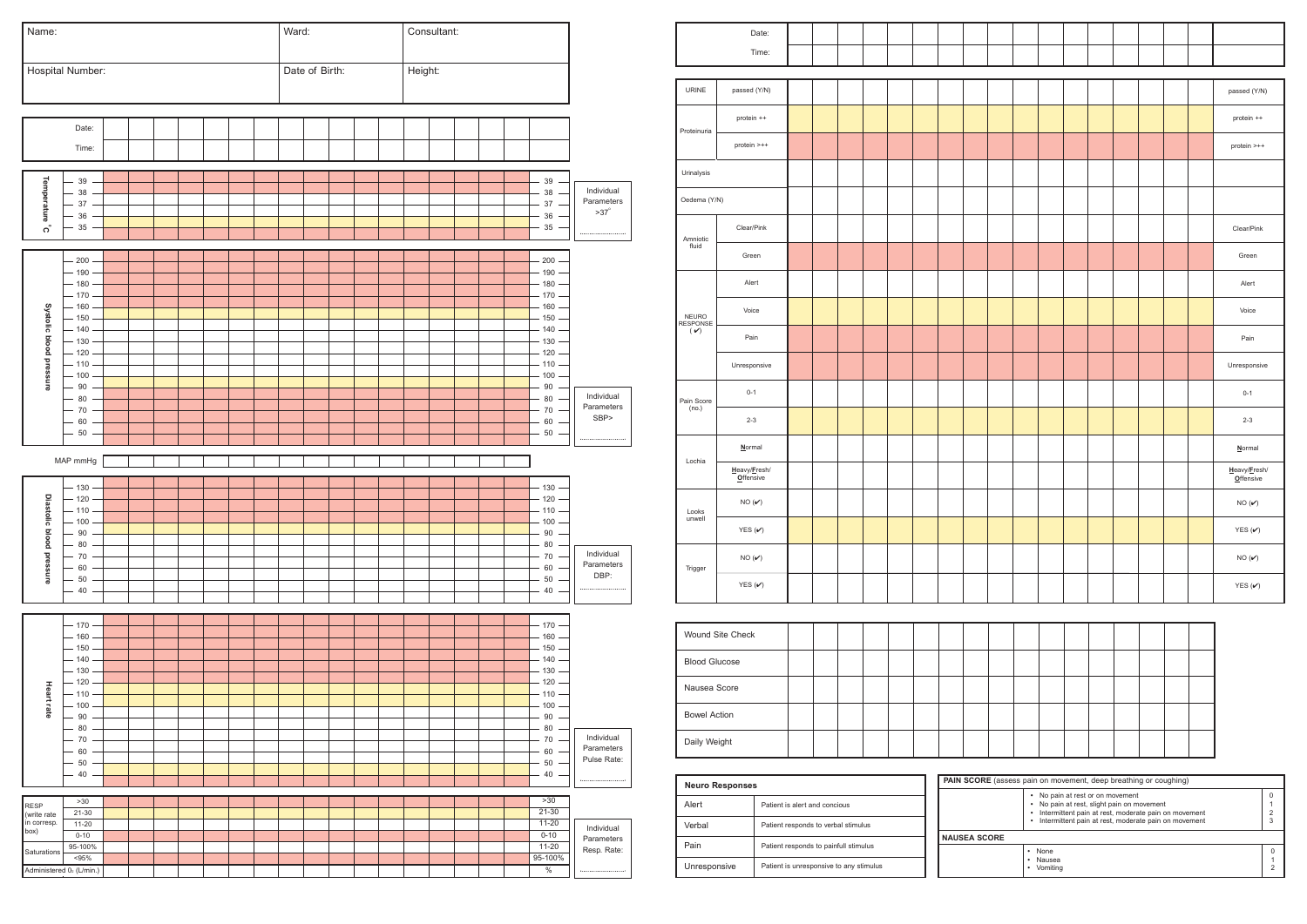**Appendix 2** 



# **5 South: MEWS Chart Daily Compliance Audit Tool**

# **To be completed by Coordinator at 0800hr and 2000hr**

**Date ………… Time ……….** 

**Completion of AUDIT** <sup>a</sup>**Details present <sup>×</sup> Details omitted** 

| Location                | Occupied | <b>Mews</b> | Temp            | Resp | <b>SATS</b> | $2nd$ Page | Trigger   | Feedback to       |
|-------------------------|----------|-------------|-----------------|------|-------------|------------|-----------|-------------------|
|                         |          | Chart       | <b>BP Pulse</b> | Rate | &02 or      | completed  | Box       | midwife.          |
|                         |          |             |                 |      | N/A         |            | completed | <b>Print Name</b> |
| 1                       |          |             |                 |      |             |            |           |                   |
| $\overline{2}$          |          |             |                 |      |             |            |           |                   |
| $\mathbf 3$             |          |             |                 |      |             |            |           |                   |
| 4                       |          |             |                 |      |             |            |           |                   |
| 5                       |          |             |                 |      |             |            |           |                   |
| 6                       |          |             |                 |      |             |            |           |                   |
| $\overline{\mathbf{z}}$ |          |             |                 |      |             |            |           |                   |
| 8                       |          |             |                 |      |             |            |           |                   |
| 9                       |          |             |                 |      |             |            |           |                   |
| 10                      |          |             |                 |      |             |            |           |                   |
| 11                      |          |             |                 |      |             |            |           |                   |
| 12                      |          |             |                 |      |             |            |           |                   |
| 13                      |          |             |                 |      |             |            |           |                   |
| 14                      |          |             |                 |      |             |            |           |                   |
| 15                      |          |             |                 |      |             |            |           |                   |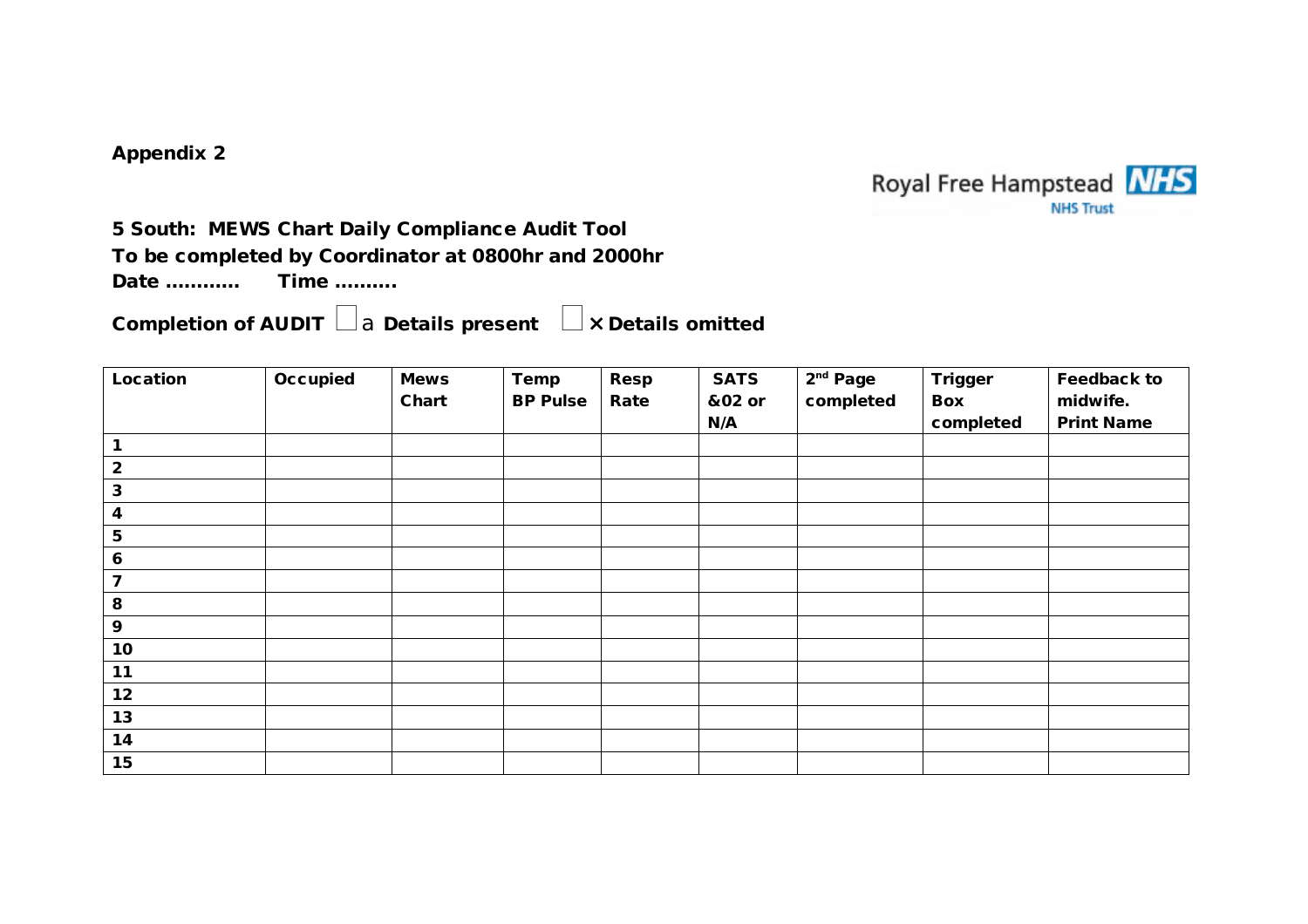| 16       |          |                      |                         |              |                              |                                   |                             |                                              |
|----------|----------|----------------------|-------------------------|--------------|------------------------------|-----------------------------------|-----------------------------|----------------------------------------------|
| Location | Occupied | <b>Mews</b><br>Chart | Temp<br><b>BP Pulse</b> | Resp<br>Rate | <b>SATS</b><br>&02 or<br>N/A | 2 <sup>nd</sup> Page<br>completed | Trigger<br>Box<br>completed | Feedback to<br>midwife.<br><b>Print Name</b> |
| 17       |          |                      |                         |              |                              |                                   |                             |                                              |
| 18       |          |                      |                         |              |                              |                                   |                             |                                              |
| 19       |          |                      |                         |              |                              |                                   |                             |                                              |
| 20       |          |                      |                         |              |                              |                                   |                             |                                              |
| 21       |          |                      |                         |              |                              |                                   |                             |                                              |
| 22       |          |                      |                         |              |                              |                                   |                             |                                              |
| 23       |          |                      |                         |              |                              |                                   |                             |                                              |
| 24       |          |                      |                         |              |                              |                                   |                             |                                              |
| 25       |          |                      |                         |              |                              |                                   |                             |                                              |
| 26       |          |                      |                         |              |                              |                                   |                             |                                              |
| 27       |          |                      |                         |              |                              |                                   |                             |                                              |
| 28       |          |                      |                         |              |                              |                                   |                             |                                              |
| 29       |          |                      |                         |              |                              |                                   |                             |                                              |
| $30$     |          |                      |                         |              |                              |                                   |                             |                                              |
| 31       |          |                      |                         |              |                              |                                   |                             |                                              |

No of rooms occupied ……. No of MEWS Charts ……. No of charts missing data …….. Midwife Coordinating Shift ……………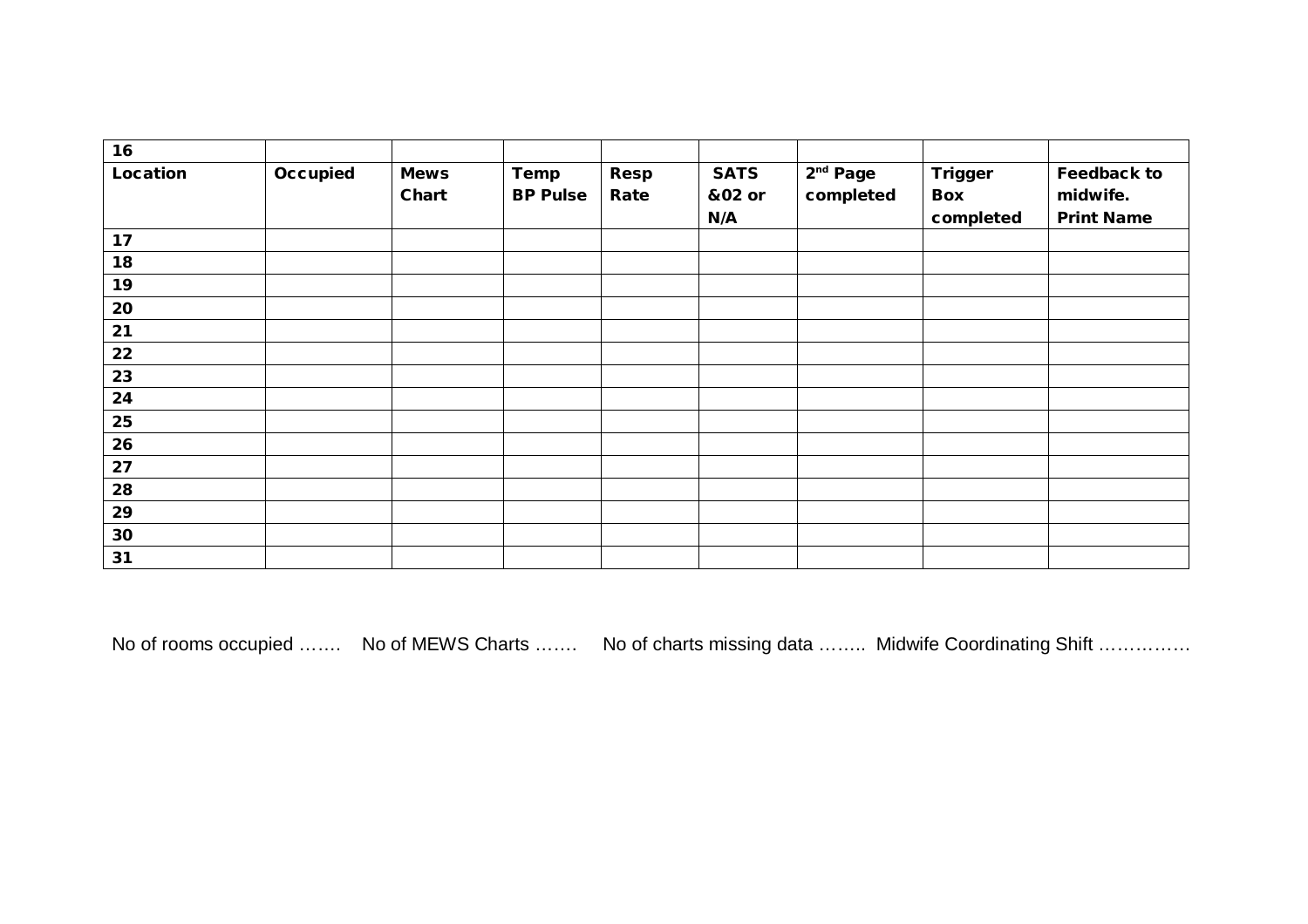

**Labour Ward MEWS Chart Daily Compliance Audit Tool** 

**To be completed by Labour Ward Coordinator at 0800hr and 2000hr ward rounds.** 

**Date ………… Time ……….** 

**Completion of AUDIT** <sup>a</sup>**Details present <sup>×</sup> Details omitted** 

| Location              | Occupied | <b>Mews</b> | Temp         | Resp | <b>SATS</b> | $2nd$ Page | <b>Trigger</b> | Feedback          |
|-----------------------|----------|-------------|--------------|------|-------------|------------|----------------|-------------------|
|                       |          | Chart       | <b>BP</b>    | Rate | &02 or      | completed  | <b>Box</b>     | to midwife.       |
|                       |          |             | <b>Pulse</b> |      | N/A         |            | completed      | <b>Print Name</b> |
| Room 1                |          |             |              |      |             |            |                |                   |
| Room 2                |          |             |              |      |             |            |                |                   |
| Room 3                |          |             |              |      |             |            |                |                   |
| Room 4                |          |             |              |      |             |            |                |                   |
| Room 5                |          |             |              |      |             |            |                |                   |
| Cloma 1               |          |             |              |      |             |            |                |                   |
| Cloma 2               |          |             |              |      |             |            |                |                   |
| Cloma 3               |          |             |              |      |             |            |                |                   |
| <b>Birth Centre 6</b> |          |             |              |      |             |            |                |                   |
| <b>Birth Centre 7</b> |          |             |              |      |             |            |                |                   |
| <b>Birth Centre 8</b> |          |             |              |      |             |            |                |                   |

No of rooms occupied ……. No of MEWS Charts ……. No of charts missing data …….. Midwife Coordinating Shift ……………